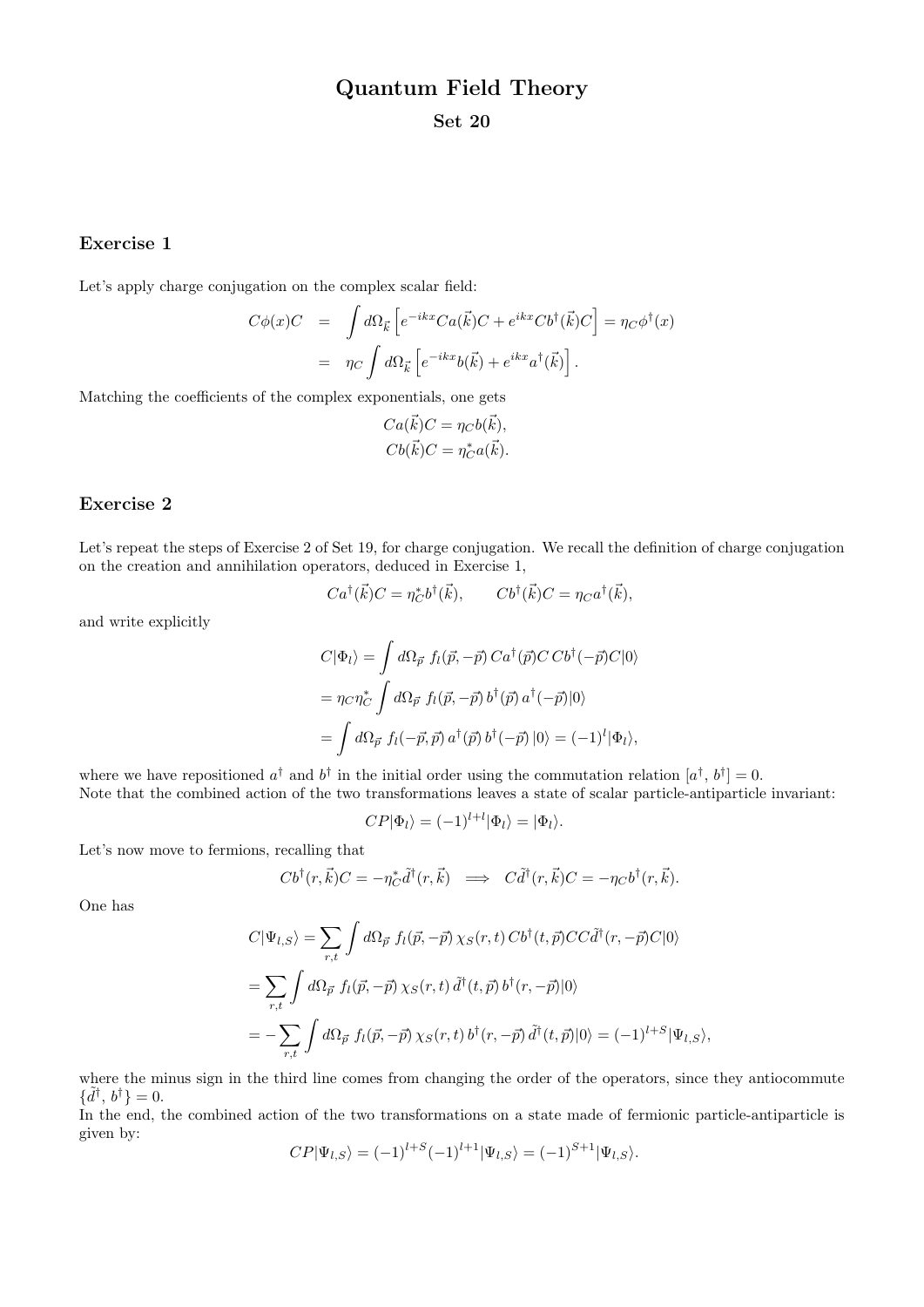## Exercise 3

The time reversal transformation property for the scalar field is

$$
T\phi(\vec{x},t)T = \eta_T\phi(\vec{x},-t),
$$

which leads to

$$
Ta(\vec{k})T = \eta_T a(-\vec{k}),
$$
  

$$
Tb^{\dagger}(\vec{k})T = \eta_T b^{\dagger}(-\vec{k}),
$$

for the annihilation and creation operators.

The action of time reversal on the derivative of the field is a bit more tricky. Since

$$
[\partial_{\mu}\phi](\vec{x},t) = \int d\Omega_{\vec{k}}(-ik_{\mu}) \left[ a(\vec{k})e^{-ikx} - b^{\dagger}(\vec{k})e^{ikx} \right],
$$
  

$$
[\partial_{\mu}\phi](\vec{x},-t) = \int d\Omega_{\vec{k}}(-ik_{\mu}) \left[ a(\vec{k})e^{i\eta^{\mu\mu}k_{\mu}x^{\mu}} - b^{\dagger}(\vec{k})e^{-i\eta^{\mu\mu}k_{\mu}x^{\mu}} \right],
$$

recalling that  $T$  is an anti-linear operator, one has

$$
T[\partial_{\mu}\phi](\vec{x},t)T = \int d\Omega_{\vec{k}}(ik_{\mu}) \left[ Ta(\vec{k})Te^{ikx} - Tb^{\dagger}(\vec{k})Te^{-ikx} \right]
$$
  

$$
= \eta_T \int d\Omega_{\vec{k}}(ik_{\mu}) \left[ a(-\vec{k})e^{ikx} - b^{\dagger}(-\vec{k})e^{-ikx} \right]
$$
  

$$
= \eta_T \int d\Omega_{\vec{k}}(i\eta^{\mu\mu}k_{\mu}) \left[ a(\vec{k})e^{i\eta^{\mu\mu}k_{\mu}x^{\mu}} - b^{\dagger}(\vec{k})e^{-i\eta^{\mu\mu}k_{\mu}x^{\mu}} \right]
$$
  

$$
= -\eta_T \eta^{\mu\mu} [\partial_{\mu}\phi](\vec{x},-t),
$$

where in the third step we have exchanged as usual  $\vec{k} \to -\vec{k}$ . Thus one can compute the action of time reversal on the current:

$$
T J_{\mu}(\vec{x},t)T = T\{i\phi^{\dagger}(\vec{x},t)[\partial_{\mu}\phi](\vec{x},t) - i[\partial_{\mu}\phi^{\dagger}](\vec{x},t)\phi(\vec{x},t)\}T
$$
  
\n
$$
= -iT\phi^{\dagger}(\vec{x},t)TT[\partial_{\mu}\phi](\vec{x},t)T + iT[\partial_{\mu}\phi^{\dagger}](\vec{x},t)TT\phi(\vec{x},t)T
$$
  
\n
$$
= -i\eta_{T}\phi^{\dagger}(\vec{x},-t)(-\eta_{T}\eta^{\mu\mu})[\partial_{\mu}\phi](\vec{x},-t) + i(-\eta_{T}\eta^{\mu\mu})[\partial_{\mu}\phi^{\dagger}](\vec{x},-t)\eta_{T}\phi(\vec{x},-t),
$$
  
\n
$$
= \eta^{\mu\mu}J_{\mu}(\vec{x},-t),
$$

Where in the last step it has been used the property  $\eta_T^2 = 1$ .

This result, combined with the transformation properties of the field  $A^{\mu}$  (Exercise 3), causes the term  $A^{\mu}J_{\mu}$ , appearing in the scalar QED Lagrangian, to transform as  $TA^{\mu}J_{\mu}T = -\eta_{T}A^{\mu}J_{\mu}$  so that, by choosing  $\eta_{T} = -1$ , it is possible to make this coupling time reversal-invariant.

#### Exercise 4

Given the transformation properties of a Dirac fermion  $\psi$  under parity and charge conjugation  $(P = P^{\dagger}, C = C^{\dagger})$ , namely

$$
P\psi(t, \vec{x})P = \eta_P \gamma^0 \psi(t, -\vec{x}),
$$
  
\n
$$
C\psi(t, \vec{x})C = -i\eta_C \gamma^2 \psi^*(t, \vec{x}),
$$

we want to compute the transformation properties of all the bilinears of the form  $\bar{\psi} \Gamma \psi$ , where  $\Gamma$  is some  $4 \times 4$ matrix. In order to do this, it is sufficient to compute the transformation properties for

$$
\Gamma = \{1_4, \gamma^5, \gamma^\mu, \gamma^\mu \gamma^5, \gamma^{\mu\nu}\},\
$$

since we have proved that any  $4 \times 4$  matrix can be decomposed into a linear combination of these quantities. Before proceeding further, it is useful to work out some properties of the gamma matrices: in particular we want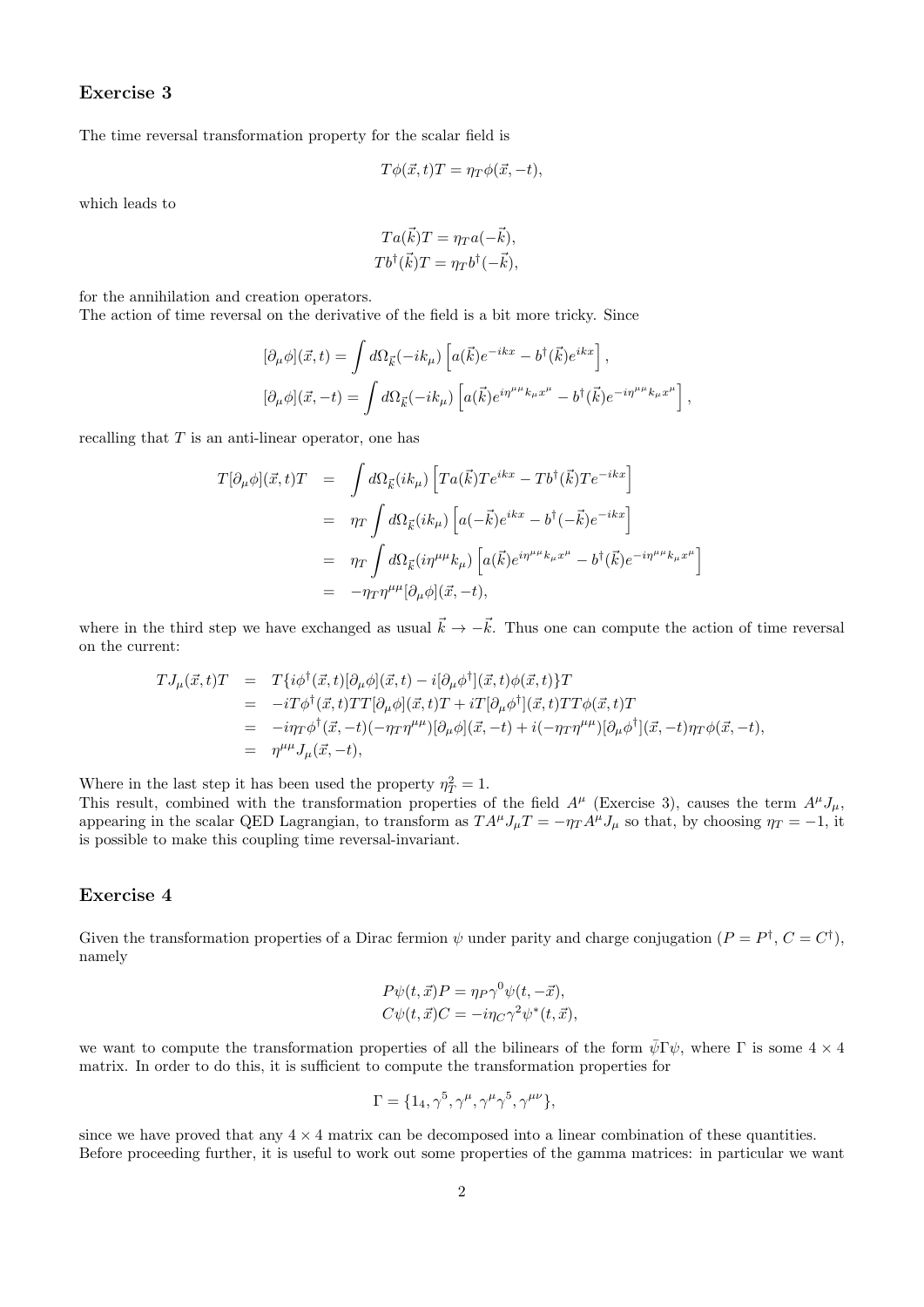to find a close form for  $(\gamma^{\mu})^{\dagger}$  and  $(\gamma^{\mu})^T$ . Let's start from the latter. Recalling the expression for the gamma matrices

$$
\gamma^{\mu} = \begin{pmatrix} 0 & \sigma^{\mu} \\ \bar{\sigma}^{\mu} & 0 \end{pmatrix},
$$

we can immediately see that the only hermitian matrix is  $\gamma^0$  while the other ones are anti-hermitian. This suggests the following formula:

$$
(\gamma^{\mu})^{\dagger} = \gamma^0 \gamma^{\mu} \gamma^0.
$$

Indeed, making use of the Clifford algebra of the gamma matrices,  $\{\gamma^{\mu}, \gamma^{\nu}\} = 2\eta^{\mu\nu}$ , we get

$$
\gamma^{0}\gamma^{\mu}\gamma^{0} = \begin{cases} \gamma^{0}\gamma^{i}\gamma^{0} = \gamma^{0}, & \mu = 0, \\ \gamma^{0}\gamma^{i}\gamma^{0} = -\gamma^{i}(\gamma^{0})^{2} = -\gamma^{i}, & \mu = i = 1, 2, 3, \end{cases}
$$

which is  $= (\gamma^{\mu})^{\dagger}$ .

Similarly one can guess a formula for  $(\gamma^{\mu})^T$ :  $\gamma^0$ ,  $\gamma^2$  are symmetric while  $\gamma^1$ ,  $\gamma^3$  are antisymmetric. Hence

$$
\gamma^{0}\gamma^{2}\gamma^{\mu}\gamma^{2}\gamma^{0} = \begin{cases}\n\gamma^{0}\gamma^{2}\gamma^{0}\gamma^{2}\gamma^{0} = -(\gamma^{2})^{2}\gamma^{0} = \gamma^{0} & \mu = 0, \\
\gamma^{0}(\gamma^{2})^{3}\gamma^{0} = -\gamma^{0}\gamma^{2}\gamma^{0} = \gamma^{2} & \mu = 2, \\
\gamma^{0}\gamma^{2}\gamma^{i}\gamma^{2}\gamma^{0} = \gamma^{0}\gamma^{2}\gamma^{2}\gamma^{0}\gamma^{i} = -\gamma^{i} & \mu = i = 1, 3,\n\end{cases}
$$

which is  $= (\gamma^{\mu})^T$ .

Let's manipulate a bit the transformation under C:

$$
C\psi C = -i\eta_C \gamma^2 \psi^* = -i\eta_C \gamma^2 (\psi^{\dagger})^T = -i\eta_C (\psi^{\dagger} \gamma^2)^T = -i\eta_C (\bar{\psi} \gamma^0 \gamma^2)^T.
$$

Similarly:

$$
C\bar{\psi}C = C\psi^{\dagger}C\gamma^{0} = -i\eta_{C}^{*}\psi^{T}\gamma^{2}\gamma^{0} = -i\eta_{C}^{*}(\gamma^{0}\gamma^{2}\psi)^{T}.
$$

Now we are able to compute the transformation properties of the bilinears:

$$
P\bar{\psi}(t,\vec{x})\Gamma\psi(t,\vec{x})P=\eta_P^2\bar{\psi}(t,-\vec{x})\gamma^0\Gamma\gamma^0\psi(t,-\vec{x})\equiv\bar{\psi}\gamma^0\Gamma\gamma^0\psi.
$$

From now on we won't write the argument of the field and it will be understood that the parity transformation changes the sign of the spatial coordinates. Charge conjugation instead acts as follows:

$$
C\bar{\psi}\Gamma\psi C = -|\eta_C|^2(\gamma^0\gamma^2\psi)^T\Gamma(\bar{\psi}\gamma^0\gamma^2)^T.
$$

A bilinear  $\bar{\psi} \Gamma \psi$  is a number, since all the spinorial indices are contracted. This means that it is equal to its transpose, however we must pay attention to ordering, since fermions anticommute:

$$
C\bar{\psi}\Gamma\psi C = -(\gamma^0\gamma^2)_{im}\psi_m\Gamma_{ij}\bar{\psi}_n(\gamma^0\gamma^2)_{nj} = (\gamma^0\gamma^2)_{im}\bar{\psi}_n\psi_m\Gamma_{ij}(\gamma^0\gamma^2)_{nj}
$$
  
= 
$$
\bar{\psi}_n(\gamma^0\gamma^2)_{nj}\Gamma_{ij}(\gamma^0\gamma^2)_{im}\psi_m = \bar{\psi}(\gamma^0\gamma^2)\Gamma^T(\gamma^0\gamma^2)\psi = -\bar{\psi}\gamma^2\gamma^0\Gamma^T\gamma^0\gamma^2\psi
$$

Everything is now reduced to understanding what  $\gamma^0 \Gamma \gamma^0$  and  $-\gamma^2 \gamma^0 \Gamma^T \gamma^0 \gamma^2$  are. Let's see it case by case:

• Let's start from the simplest case:  $\Gamma = 1_4$ . Then:

$$
\gamma^0 \gamma^0 = 1 \,, \qquad \qquad -\gamma^2 \gamma^0 \gamma^0 \gamma^2 = 1.
$$

This means that:

$$
P\bar{\psi}\psi P = \bar{\psi}\psi, \qquad C\bar{\psi}\psi C = \bar{\psi}\psi.
$$

Due to its transformation under parity, this object is called a *scalar*.

• Let us consider now  $\Gamma = \gamma^5$ . Hence

$$
\gamma^0\gamma^5\gamma^0=-\gamma^5\,,\qquad\qquad -\gamma^2\gamma^0\gamma^5\gamma^0\gamma^2=\gamma^5.
$$

This means that:

$$
P\bar{\psi}\gamma^5\psi P = -\bar{\psi}\gamma^5\psi, \qquad C\bar{\psi}\gamma^5\psi C = \bar{\psi}\gamma^5\psi.
$$

Due to its transformation under parity, this object is called a *pseudo-scalar*.